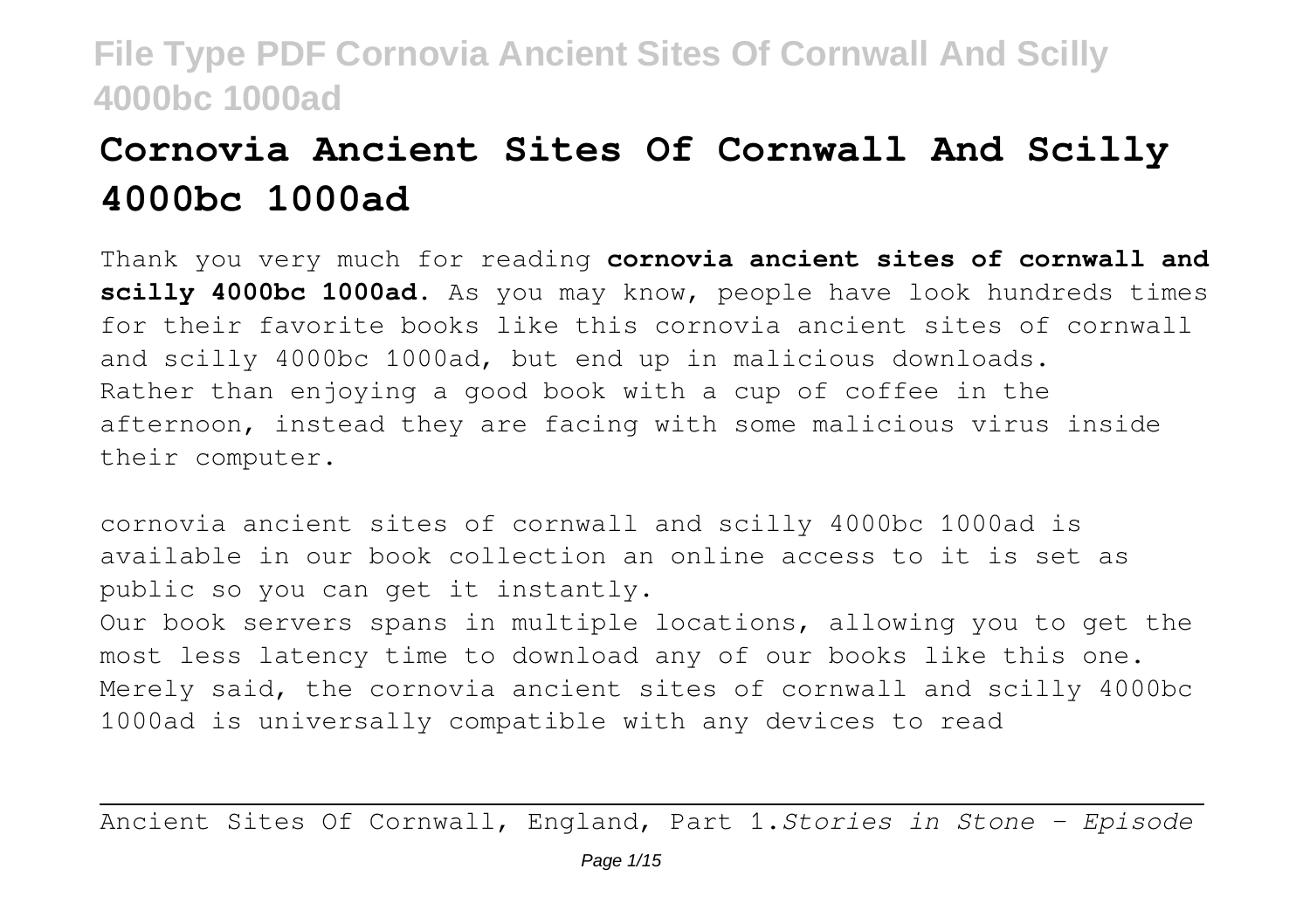*4 - Conwall's Ancient Places Ancient Sites of West Cornwall - Part 1* The Ancient Sites of Cornwall, Neil McDonald's Megalithic Tours **Introduction to Kernow (Cornwall). Who are the Cornish people? Historic Churches of Cornwall** How to Find Lost Historic Sites - Homesteads, Mines, Ghost Towns and More Inside celeb homes during coronavirus- the shocking truth! *Ancient Aliens: Baba Vanga (Season 12, Episode 10) | History* In Our Time: S16/30 The Domesday Book (April 17 2014) Joe Rogan Experience #1255 - Alex Jones Returns! Camilla Parker Bowles: This book that made Prince Charles' wife cry in full confinement \"One Day More\" LeBaron Family Sings Karaoke I Don't Know - Med School Parody of \"Let It Go\" from Frozen (University of Chicago Pritzker SOM) The Story of Ebola How to make a California Roll *Purging the Caravan Plumbing System using Floe UK ROAD TRIP – Villages of the Cotswolds, Cardiff Wales, Stratford-Upon-Avon (PART 2)* Most Photogenic Street In England | Cotswolds | England Road Trip Travel Vlog 7 UK ROAD TRIP: England's Lake District and Liverpool (Part 4) Why Spanish Flu Killed Over 50 Million People - Deadliest Plaque in Modern History How to Make a California Roll How Windsor Got Its name! UK ROAD TRIP: Durham and York, England Travel Vlog | National Railway Museum \u0026 York Minster (Part 7) Family's lockdown adaptation of Les Misérables song goes viral Planning Enforcement Week: Planning enforcement in the time of coronavirus *Jethro - The* Page 2/15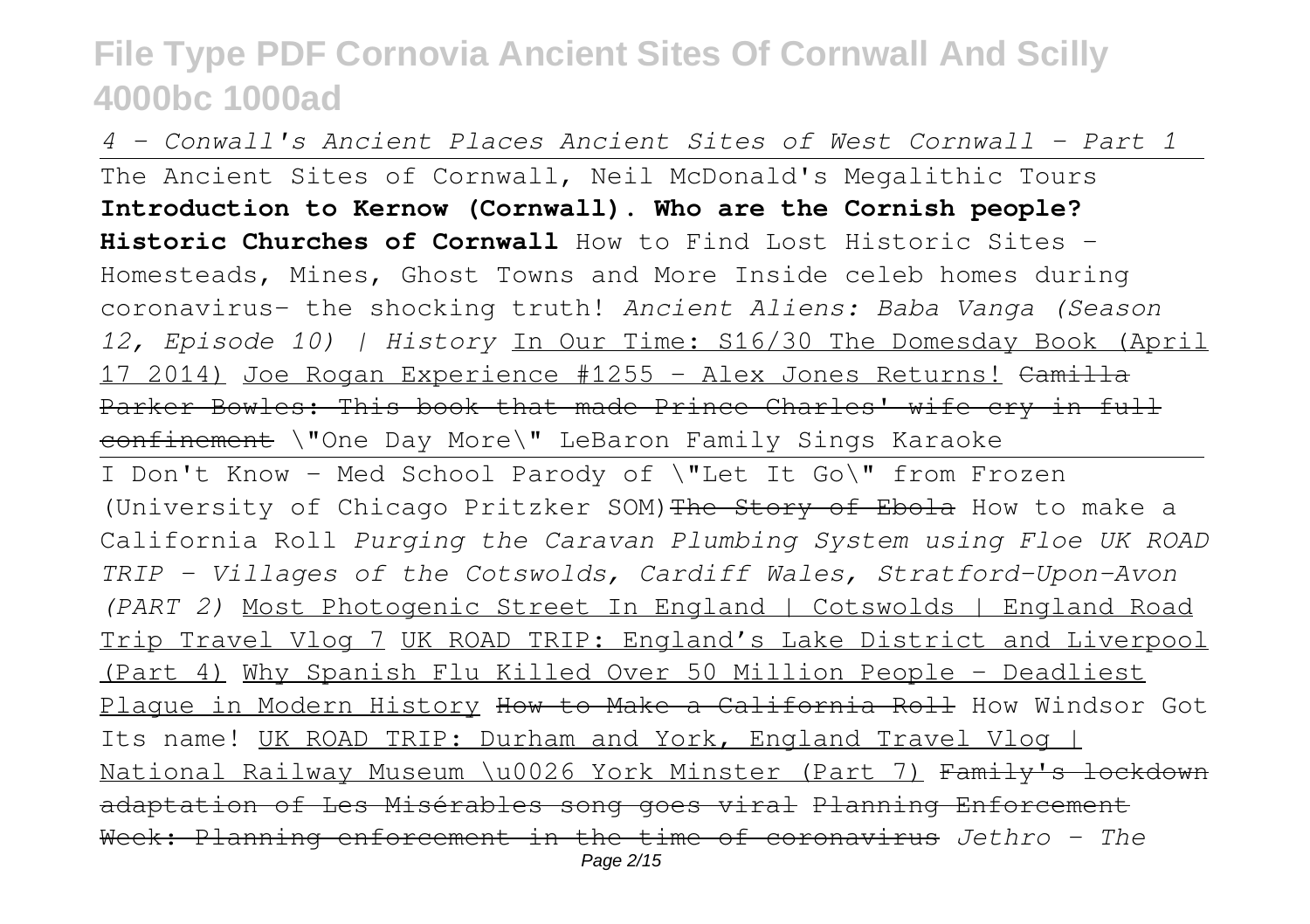*Legendary Cornish Comedian is at the Lichfield Garrick on 18/06/2015 BOOK NOW! UK ROAD TRIP: Ending our Great British Road Trip in LONDON! | Plus 3-week UK Travel Costs (PART 8)* SEVEN YEAR OLD READING | Jabari Jumps by Gaia Cornwall | Children's Stories Read Aloud for Kids! The story of the 1918 flu pandemic **Cornovia Ancient Sites Of Cornwall** Buy Cornovia: Ancient Sites of Cornwall and Scilly, 4000BC -1000AD 1st by Craig Weatherhill (ISBN: 9781841147482) from Amazon's Book Store. Everyday low prices and free delivery on eligible orders. Cornovia: Ancient Sites of Cornwall and Scilly, 4000BC -1000AD: Amazon.co.uk: Craig Weatherhill: 9781841147482: Books

#### **Cornovia: Ancient Sites of Cornwall and Scilly, 4000BC ...**

Buy Cornovia: Ancient Sites of Cornwall and Scilly. 4000BC -1000AD by Craig Weatherhill ( 2011 ) Hardcover by (ISBN: ) from Amazon's Book Store. Everyday low prices and free delivery on eligible orders.

#### **Cornovia: Ancient Sites of Cornwall and Scilly. 4000BC ...**

Buy Cornovia: Ancient Sites of Cornwall and Scilly First Edition by Weatherhill, Craig (ISBN: 9780906720127) from Amazon's Book Store. Everyday low prices and free delivery on eligible orders.

### **Cornovia: Ancient Sites of Cornwall and Scilly: Amazon.co ...**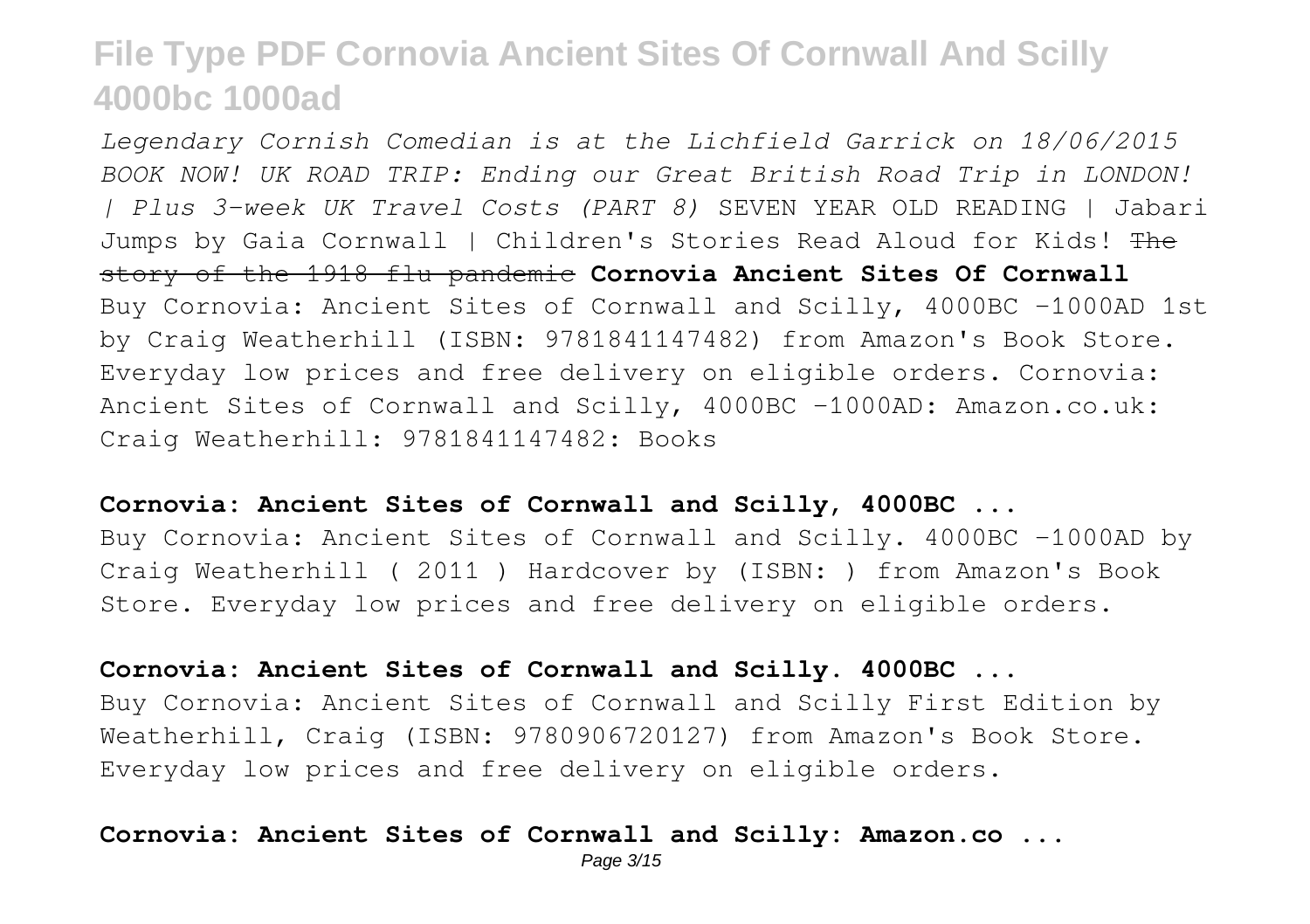Combining as it does the work first published in two volumes(Cornovia and Belerion)this is one of the most complete guides to individual historic sites to be found in Cornwall and the Isles of Scilly.It explores 250 sites including standing stones, chamber tombs, hill forts, barrows, settlements, memorials, cliff castles and fogous with maps, explanation, plans, directions colour photographs.

#### **CORNOVIA,ANCIENT SITES OF CORNWALL - The Cornish Store**

Buy Cornovia: Ancient Sites of Cornwall and Scilly, 4000BC -1000AD: Written by Craig Weatherhill, 2011 Edition, (1st) Publisher: Halsgrove [Hardcover] by Craig Weatherhill (ISBN: 8601415689242) from Amazon's Book Store. Everyday low prices and free delivery on eligible orders.

### **Cornovia: Ancient Sites of Cornwall and Scilly, 4000BC ...**

Find many great new & used options and get the best deals for Cornovia: Ancient Sites of Cornwall and Scilly by Craig Weatherhill (Paperback, 1985) at the best online prices at eBay! Free delivery for many products!

### **Cornovia: Ancient Sites of Cornwall and Scilly by Craig ...**

Find helpful customer reviews and review ratings for Cornovia: Ancient Sites of Cornwall and Scilly, 4000BC -1000AD at Amazon.com. Read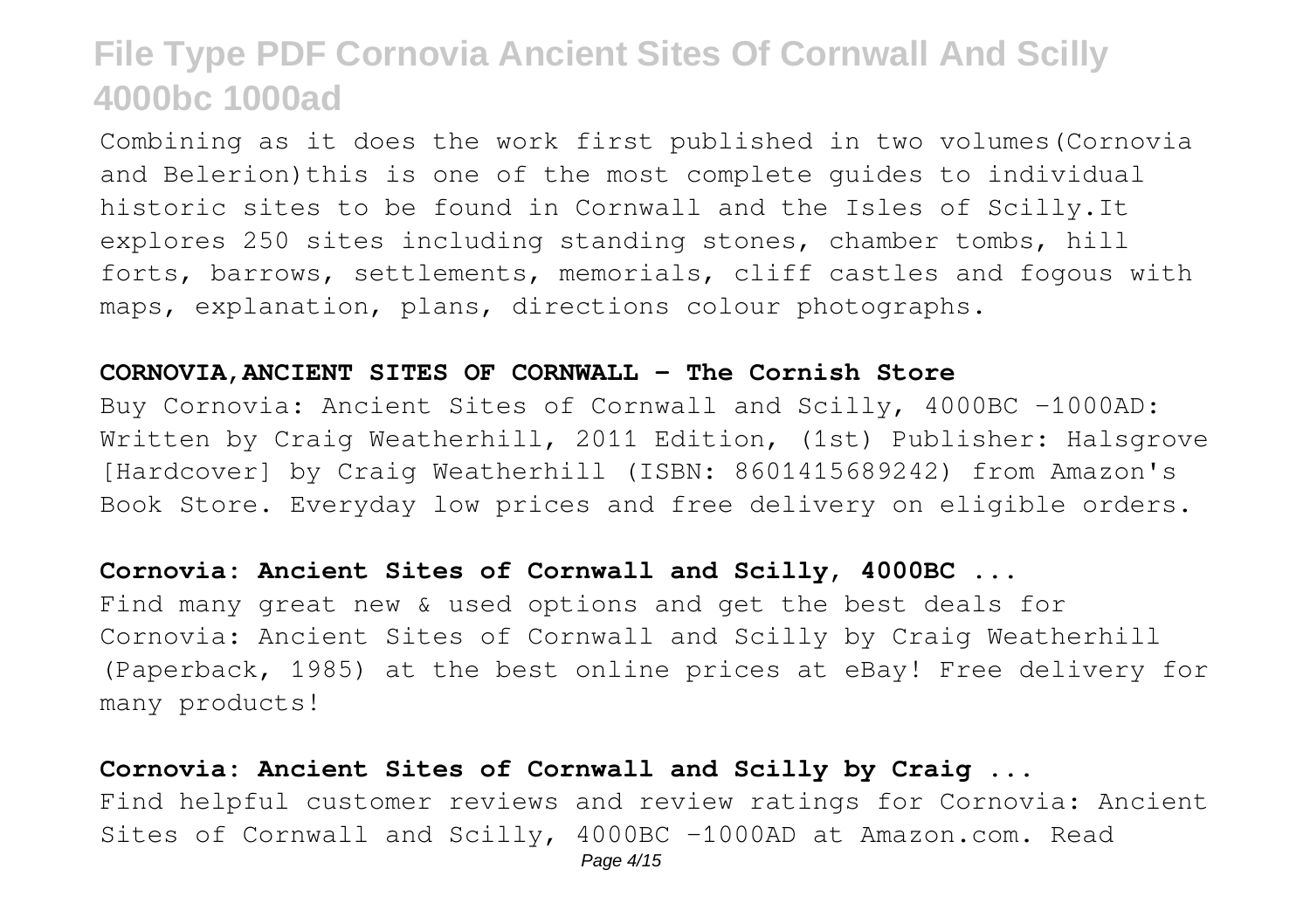honest and unbiased product reviews from our users.

#### **Amazon.co.uk:Customer reviews: Cornovia: Ancient Sites of ...**

Find helpful customer reviews and review ratings for Cornovia Ancient Sites of Cornwall and Scilly, 4000BC -1000AD by Wetherhill, Craig ( AUTHOR ) Apr-21-2009 Hardback at Amazon.com. Read honest and unbiased product reviews from our users.

### **Amazon.co.uk:Customer reviews: Cornovia Ancient Sites of ...**

Ancient Sites of Cornwall Ancient stones, circles, quoits, fougos, wells and forts falseThe various ancient sites that dot the landscape of Cornwall date from as far back as 20 thousand years or the middle of the Stone Age. Most of the Stone Age henges and megaliths (circles and standing stones), were constructed between 10,000 and 2,500 years BC.

### **Ancient Sites of Cornwall | Cornwall Guide**

The countryside, particularly West Cornwall and Bodmin Moor, is littered with menhirs, stones circles, quoits, fougos, wells and forts. The majority of these sites date back to the Bronze Age and are thought to have played a part in burial rites. Others, particularly stone circles are believed to have been used for astronomy.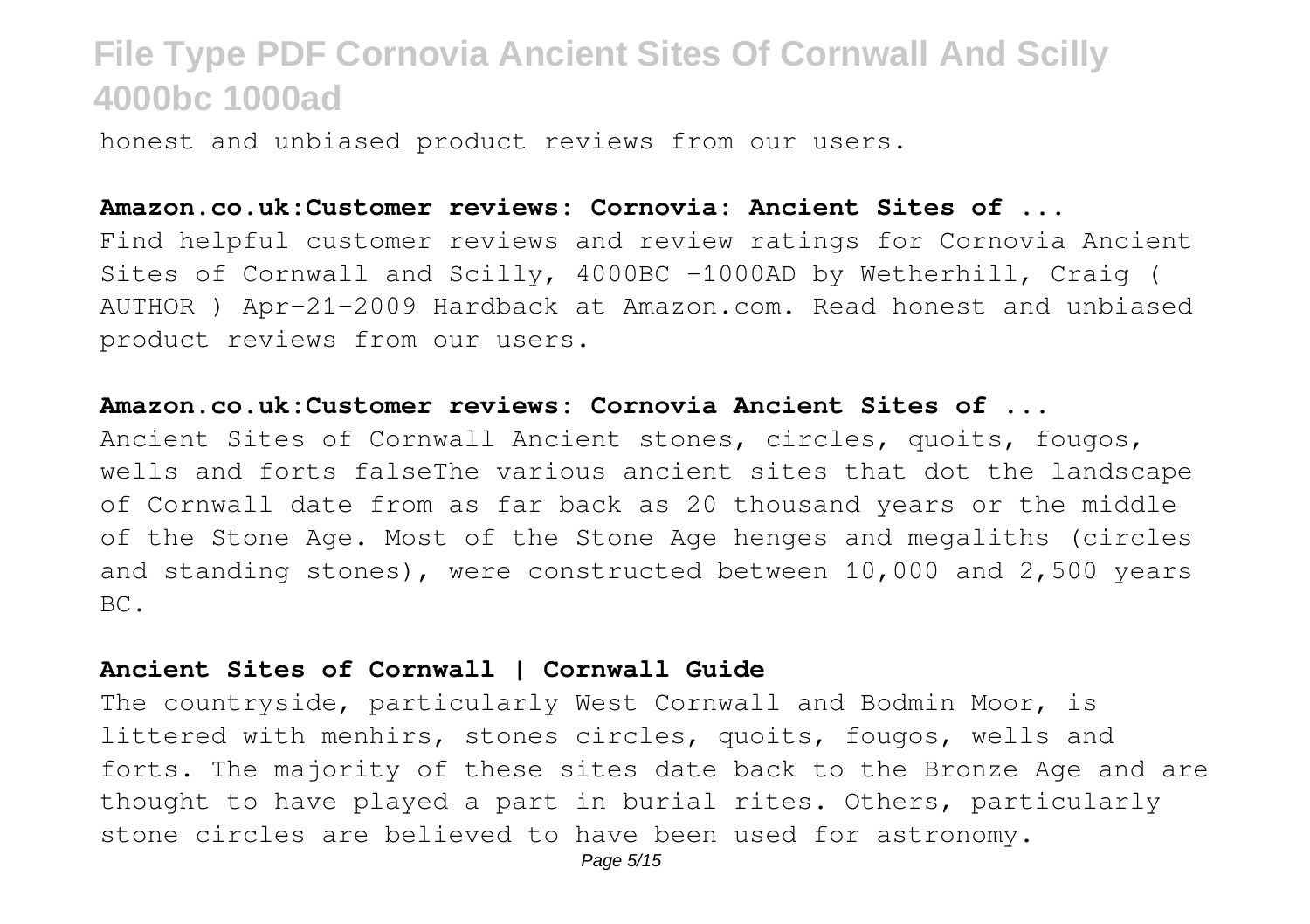### **Top 10 Ancient Monuments | Best of the Cornwall Guide**

Archaeological sites at Chysauster Ancient Village and Carn Euny in West Penwith and the Isles of Scilly demonstrate a uniquely Cornish 'courtyard house' architecture built in stone of the Roman period, entirely distinct from that of southern Britain, yet with parallels in Atlantic Ireland, North Britain and the Continent, and influential on the later development of stone-built fortified homesteads known in Cornwall as "Rounds".

### **History of Cornwall - Wikipedia**

A fogou or fougou is an underground, dry-stone structure found on Iron Age or Romano-British-defended settlement sites in Cornwall. The original purpose of a fogou is uncertain today. Colloquially called vugs, vows, foggos, giant holts, or fuggy holes in various dialects, fogous have similarities with souterrains or earth-houses of northern Europe and particularly Scotland, including Orkney. Fewer than 15 confirmed fogous have been found.

### **Fogou - Wikipedia**

Newquay, Cornwall contemporary designs in local sustainable materials Cornovia is a Cornwall based developer of exclusive high-quality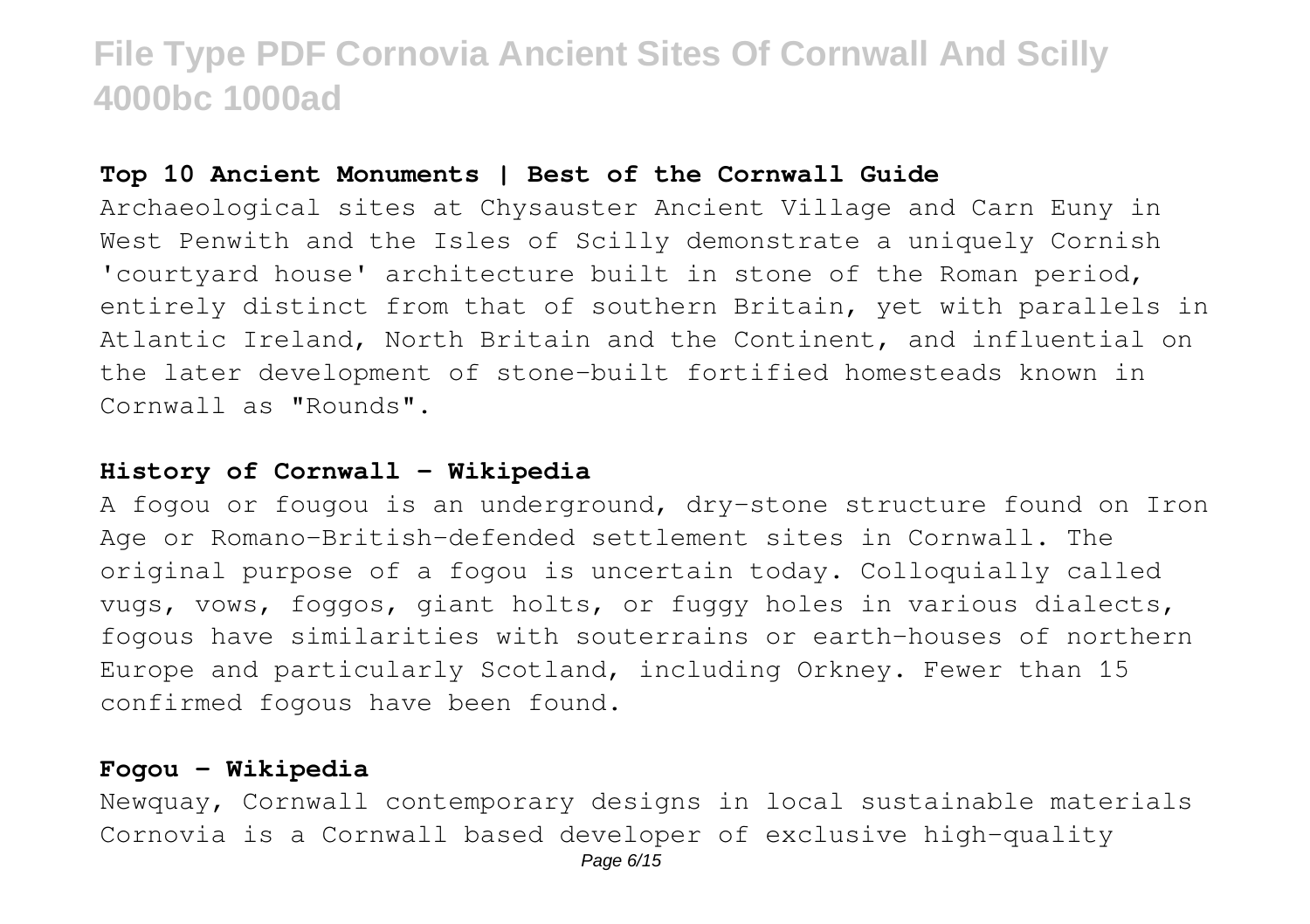properties. Wherever possible we utilise locally sourced sustainable materials to produce premium living spaces for the discerning buyer.

#### **Cornovia Homes – Beautiful homes in the heart of Cornwall**

The Ravenna Cosmography, compiled c700 AD from Roman material 300 years older, lists a route running westward into Cornwall. On this route is a place then called Durocornovio (Latinised from British Celtic duno-Cornouio -n – "fortress of the Cornish").

### **Cornwall is not England – CORNOVIA**

POLDARK T'AINT RIGHT MUG; See more from Poldark; FALMOUTH SEA SHANTY SHOP. See a collection of our favourite products from FALMOUTH SEA SHANTY SHOP

#### **Cornovia,Ancient Sites Of Cornwall - The Cornish Store**

If you are looking for a reputed tree care company, then Cornovia Tree Services Ltd is the right choice for you. We offer an extensive range of tree work solutions for all residential and commercial properties in Cornwall. We carry out quality tree care services in compliance with BS 3998 - "recommendation for tree work".

### **Cornovia Tree Services Ltd, qualified tree surgeons in ...**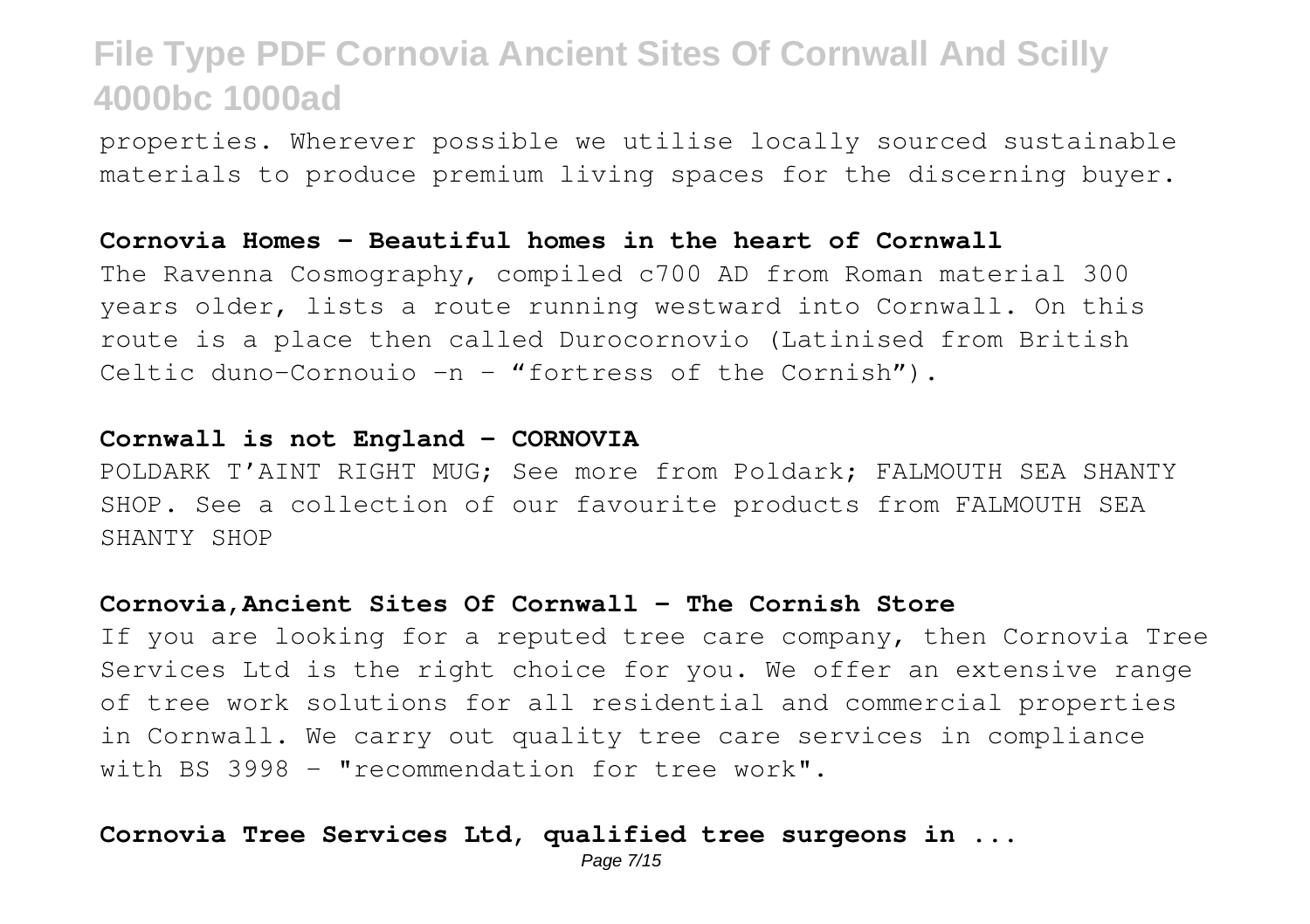The Cornovii were a Celtic people of Iron Age and Roman Britain, who lived principally in the modern English counties of Cheshire, Shropshire, north Staffordshire, north Herefordshire and eastern parts of the Welsh counties of Flintshire, Powys and Wrexham. Their capital in pre-Roman times was probably a hillfort on the Wrekin. Ptolemy's 2nd-century Geography names two of their towns: Deva Victrix and Viroconium Cornoviorum, which became their capital under Roman rule. Their territory was border

### **Cornovii (Midlands) - Wikipedia**

The headland is the site of an Iron Age promontory fort known as Trereen Dinas (not to be confused with Treryn Dinas). On the cliffedge, above Treen Cove are the remains of Chapel Jane, which could have been a guild chapel of local fisherman.

This new edition of 'Cornovia' provides a guide to the ancient history of Cornwall and Scilly. It explores almost 250 sites, with an explanation of each, maps and photographs.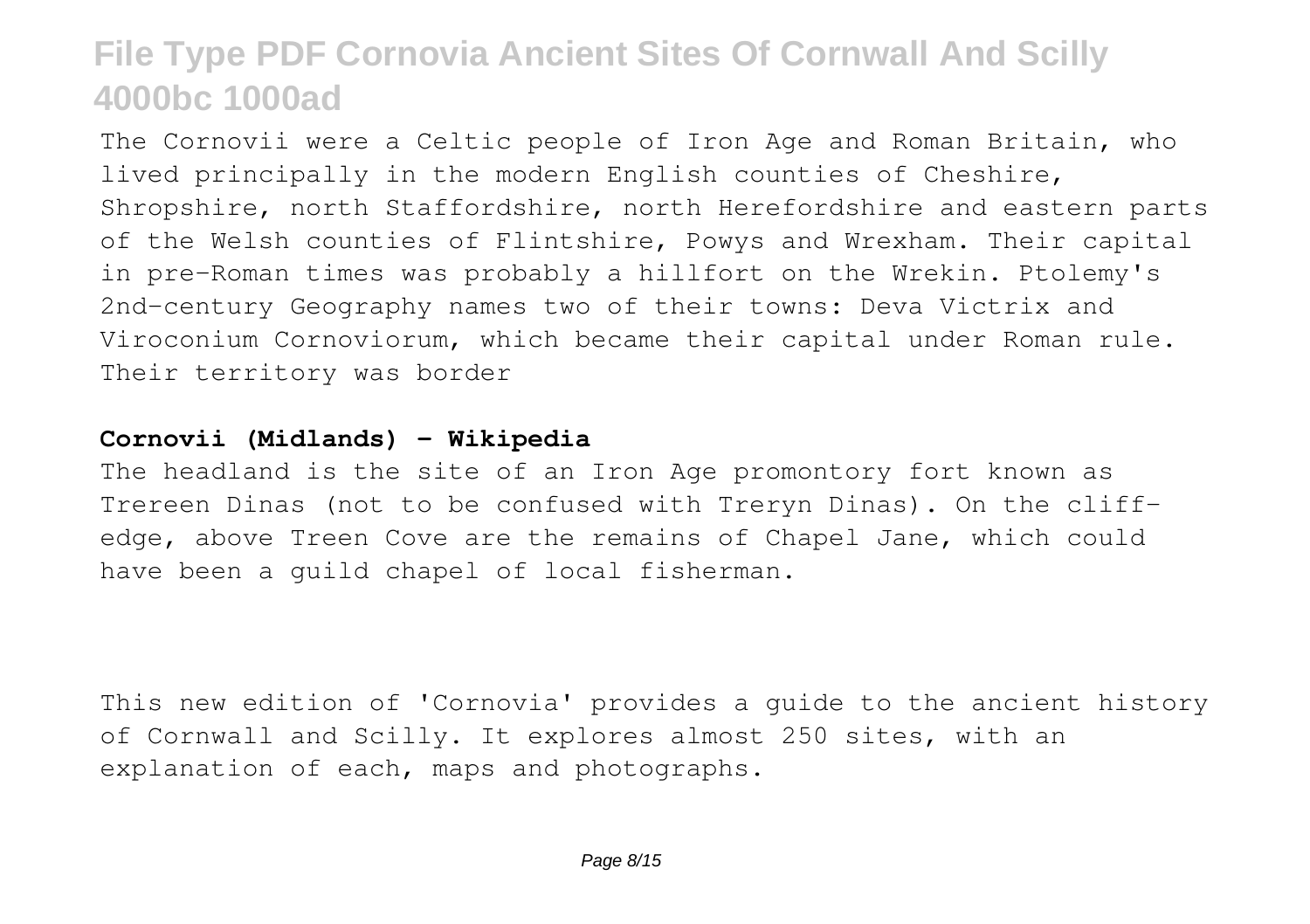Mysticism, Myth and Celtic Identity explores how the mythical and mystical past informs national imaginations. Building on notions of invented tradition and myths of the nation, it looks at the power of narrative and fiction to shape identity, with particular reference to the British and Celtic contexts. The authors consider how aspects of the past are reinterpreted or reimagined in a variety of ways to give coherence to desired national groupings, or groups aspiring to nationhood and its 'defence'. The coverage is unusually broad in its historical sweep, dealing with work from prehistory to the contemporary, with a particular emphasis on the period from the eighteenth century to the present. The subject matter includes notions of ancient deities, Druids, Celticity, the archaeological remains of pagan religions, traditional folk tales, racial and religious myths and ethnic politics, and the different types of returns and hauntings that can recycle these ideas in culture. Innovative and interdisciplinary, the scholarship in Mysticism, Myth and Celtic Identity is mainly literary but also geographical and historical and draws on religious studies, politics and the social sciences. Thus the collection offers a stimulatingly broad number of new viewpoints on a matter of great topical relevance: national identity and the politicization of its myths.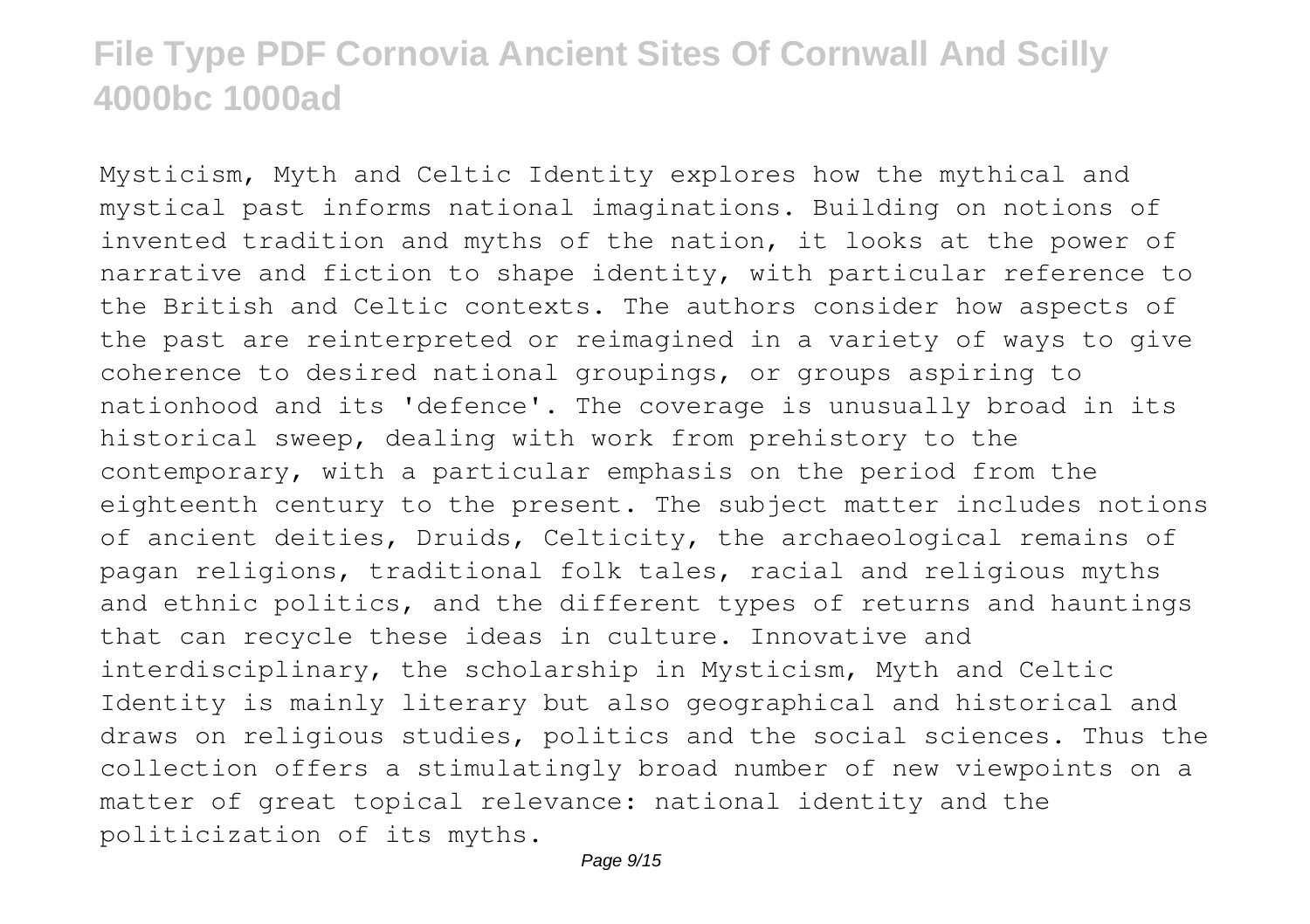This book offers a new assessment of early Christianity in south-west Britain from the fourth to the tenth centuries, a rich period which includes the transition from Roman to native British to Saxon models of church. The book will be based on evidence from archaeological excavations, early texts and recent critical scholarship and cover Wessex, Devon and Cornwall. In the south-west, Wessex provides the greatest evidence of Roman Christianity. The fifth-century Dorset villas of Frampton and Hinton St Mary, with their complex baptistery mosaics, indicate the presence of sophisticated Christian house churches. The fact that these two Roman villas are only 15 miles apart suggests a network of small Christian communities in this region. The author uses evidence from St Patrick's fifth-century 'Confessions' to describe how members of a villa house church lived. Wessex was slowly Christianised: in Gloucestershire, the pagan healing sanctuary at Chedworth provides evidence of later use as a Christian baptistery; at Bradford on Avon in Wiltshire, a baptistery was dug into the mosaic floor of an imposing villa, which may by then have been owned by a bishop. In Somerset a number of recently excavated sites demonstrate the transition from a pagan temple to a Christian church. Beside the pagan temple at Lamyatt, later female burials suggest, unusually, a small monastic group of women. Wells cathedral grew beside the site of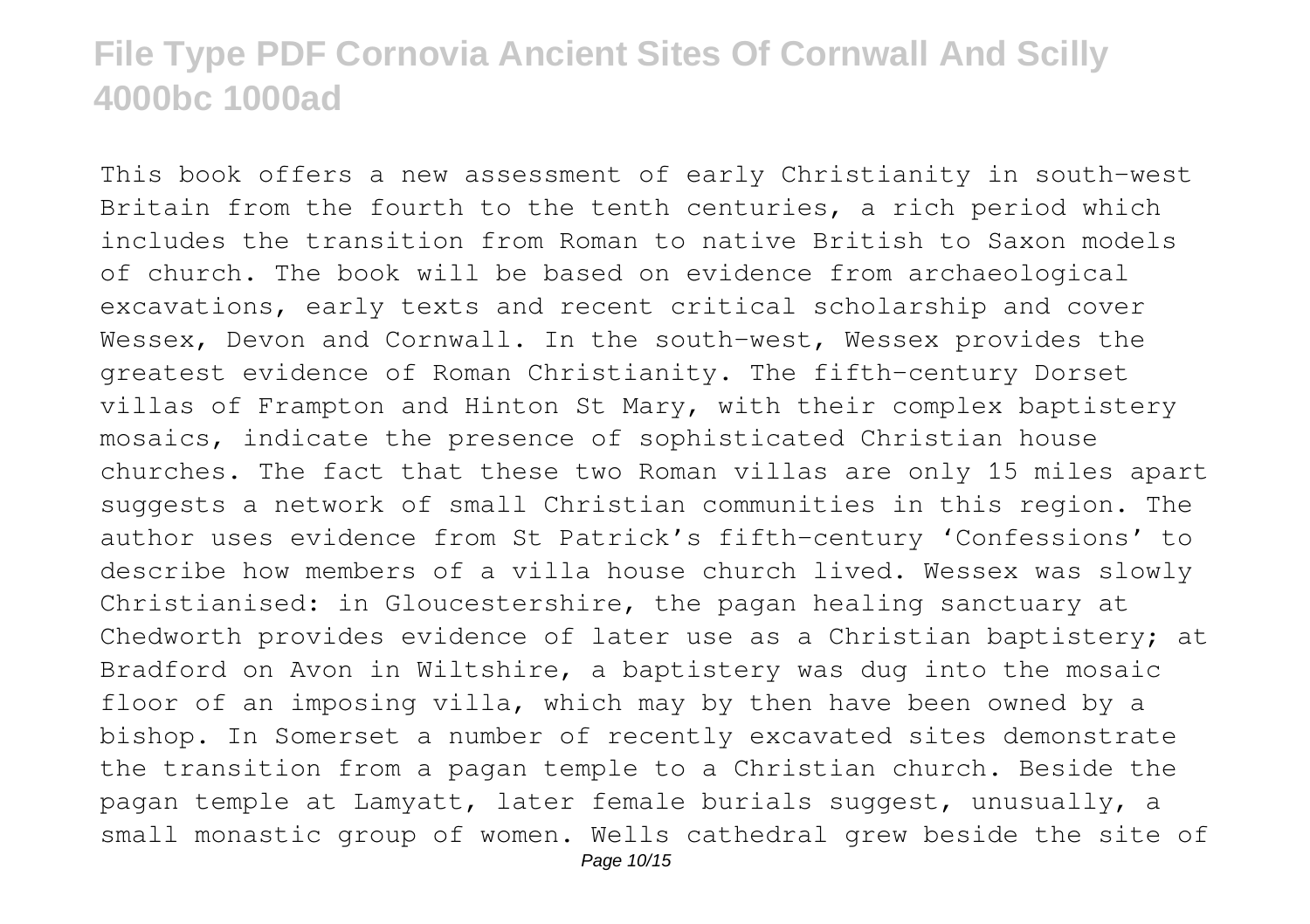a Roman villa's funeral chapel. In Street, a large oval enclosure indicates the probable site of a 'Celtic' monastery. Early Christian cemeteries have been excavated at Shepton Mallet and elsewhere. Lundy Island, off the Devon coast, provides evidence of a Celtic monastery, with its inscribed stones that commemorate early monks. At Exeter, a Saxon anthology includes numerous riddles, one of which describes in detail the production of an illuminated manuscript in a south-western monastery. Oliver Padel's meticulous documentation of Cornish placenames has demonstrated that, of all the Celtic regions, Cornwall has by far the highest number of dedications to a single, otherwise unknown individual, typically consisting of a small church and a farm by the sea. These small monastic 'cells' have hitherto received little attention as a model of church in early British Christianity, and the latter part of the text focuses on various aspects of this model, as lived out in coastal and in upland settlements, on islands, and in relation to larger Breton monasteries. Study of 60 Breton sites has demonstrated possible connections between larger Breton monasteries and smaller Cornish cells.

Standing alone at the bottom tip of England and despite the enormous influx of tourists it receives each year, Cornwall boasts many unique traditions. This volume touches on the wide variety of legends, songs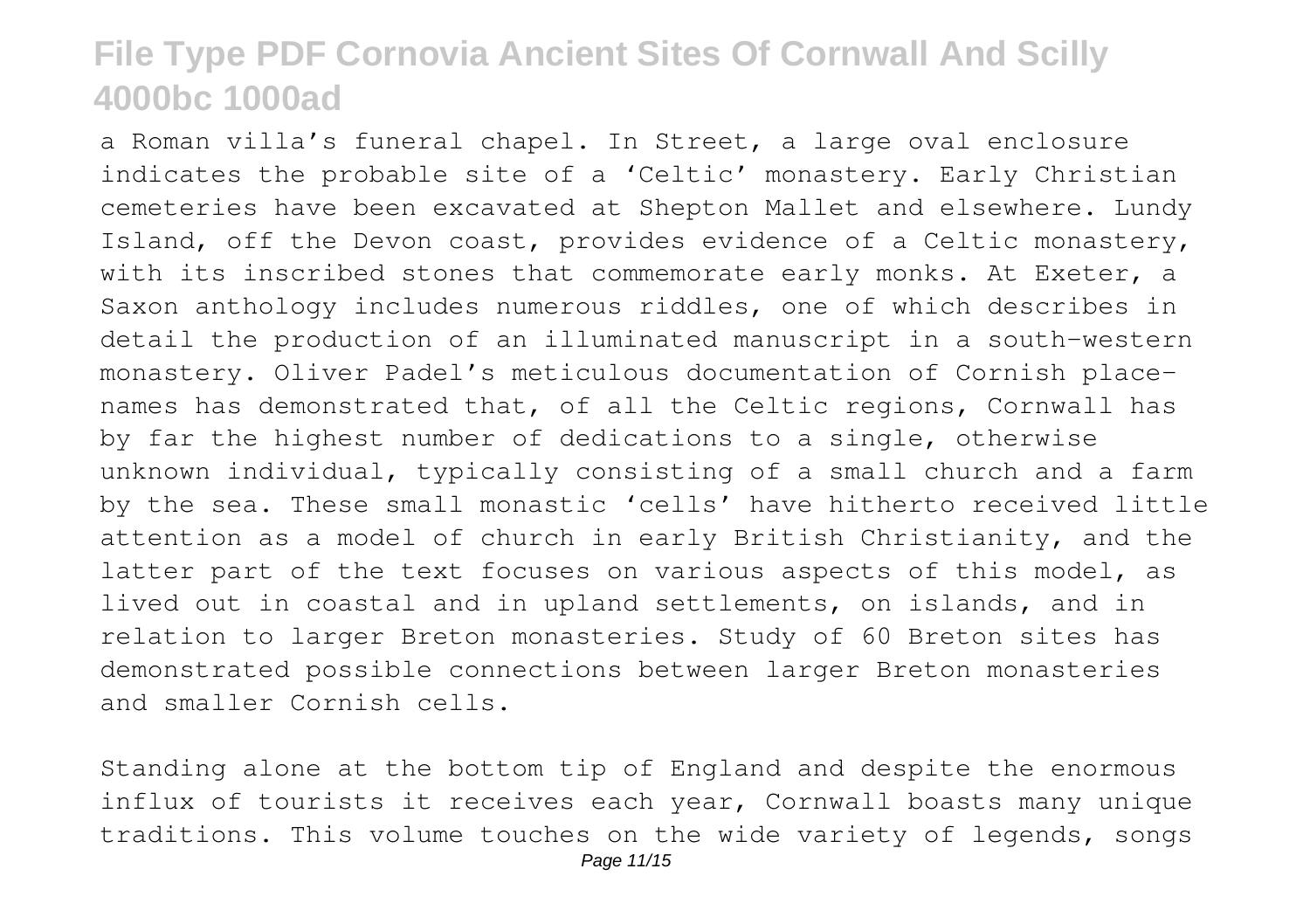and stories and their relationship with the rugged landscape: from standing stones and tales of sea-monsters and mermaids to ghosts, fairies and giants. The book looks at pagan ceremonies and old traditions, and the very Cornish love of singing. It further discusses the Cornish tongue, and the old language of Cornwall. And, of course, no study of Cornwall would be complete without some consideration of King Arthur and his legacy upon the folklore of the county.

First Published in 2008. Routledge is an imprint of Taylor & Francis, an informa company.

Most biographies of the Celtic saints are filled with legends and were written centuries after they lived. But the places where they lived and worked, generally in the more remote parts of their home or adopted countries can still be visited. Their chapels and huts are often placed in beautiful landscapes: sheltered valleys, sacred springs, peaceful lakeshores, sea caves, headlands and offshore islands. Archaeology, the study of sites and place-names, inscribed stones, and early texts can bring us closer to how these men and women lived and to the unique ideals they held. Elizabeth Rees, using this archaeological and literary evidence, has produced a guidebook to major sites in the British Isles where the Celtic saints lived and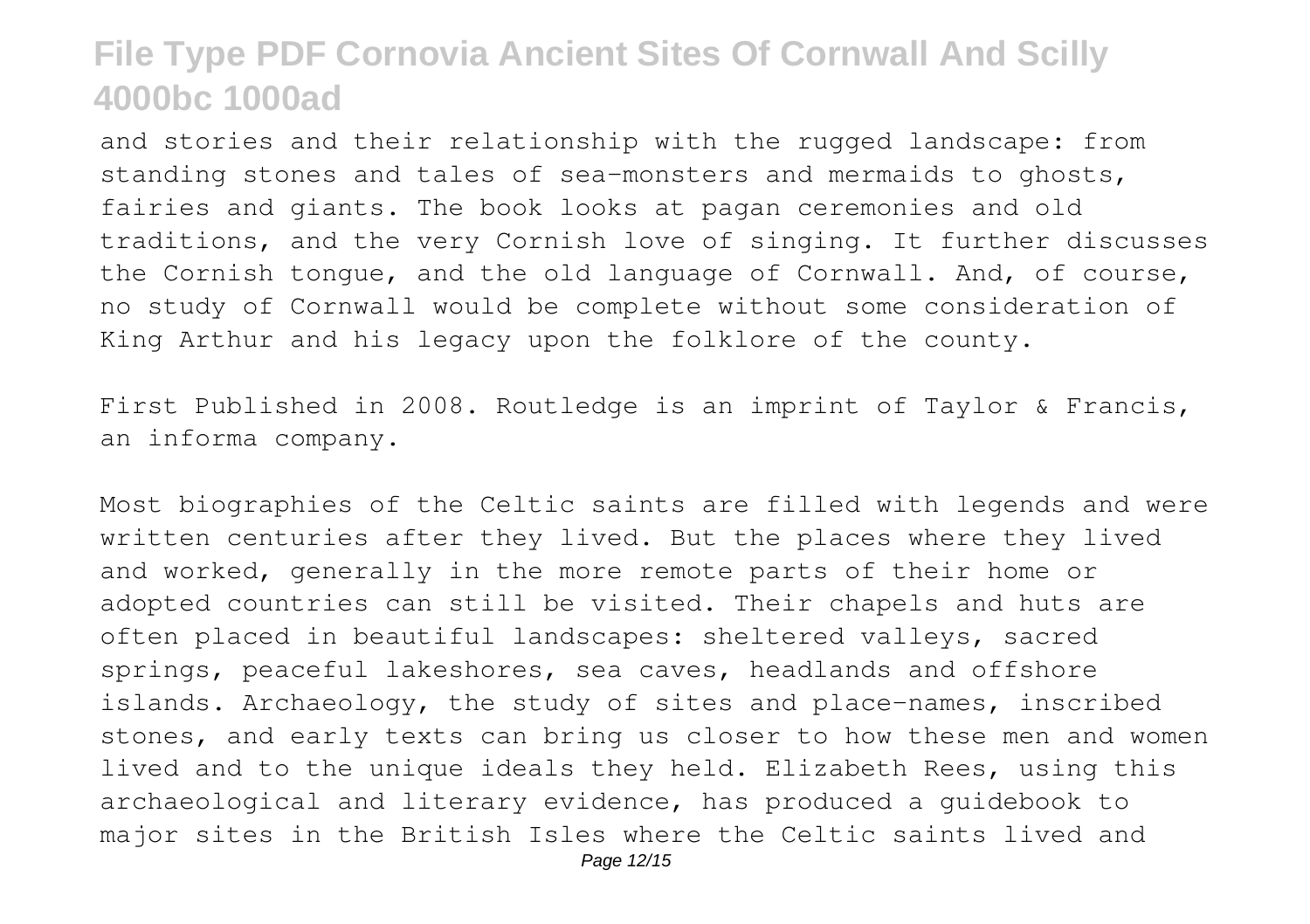worked: Brigid and Patrick in Ireland, David in Wales, Columba in Scotland, and Aidan in Northumbria are among those who have left monasteries and hermitages, chapels and holy wells dedicated to them. The 250 sites examined here are listed alphabetically by area, with some fifty described in Ireland, Scotland, Wales, Cornwall, and the rest of Britain. Accurate descriptions are given, with a history of each site, directions how to find it, and, where relevant, useful directions such as sailing times or where to find the key. A final section gives an outline of the lives of the saints with whom these places are associated.

A fascinating review of archaeological Great Britain, covering the deep archaeology of this long-settled island—from early hominid remains through the modern world—as well as Great Britain's role in the larger archaeological realm.

This book discusses the lines of standing stones that until now have been the neglected wonders of prehistoric Europe, rows that were foci of rituals in Britain, Ireland and Brittany for over two thousand years. Places such as Carnac in Brittany and Callanish in the Hebrides are visited by many visitors each year, but before now there has been no book that seriously explains the history, significance and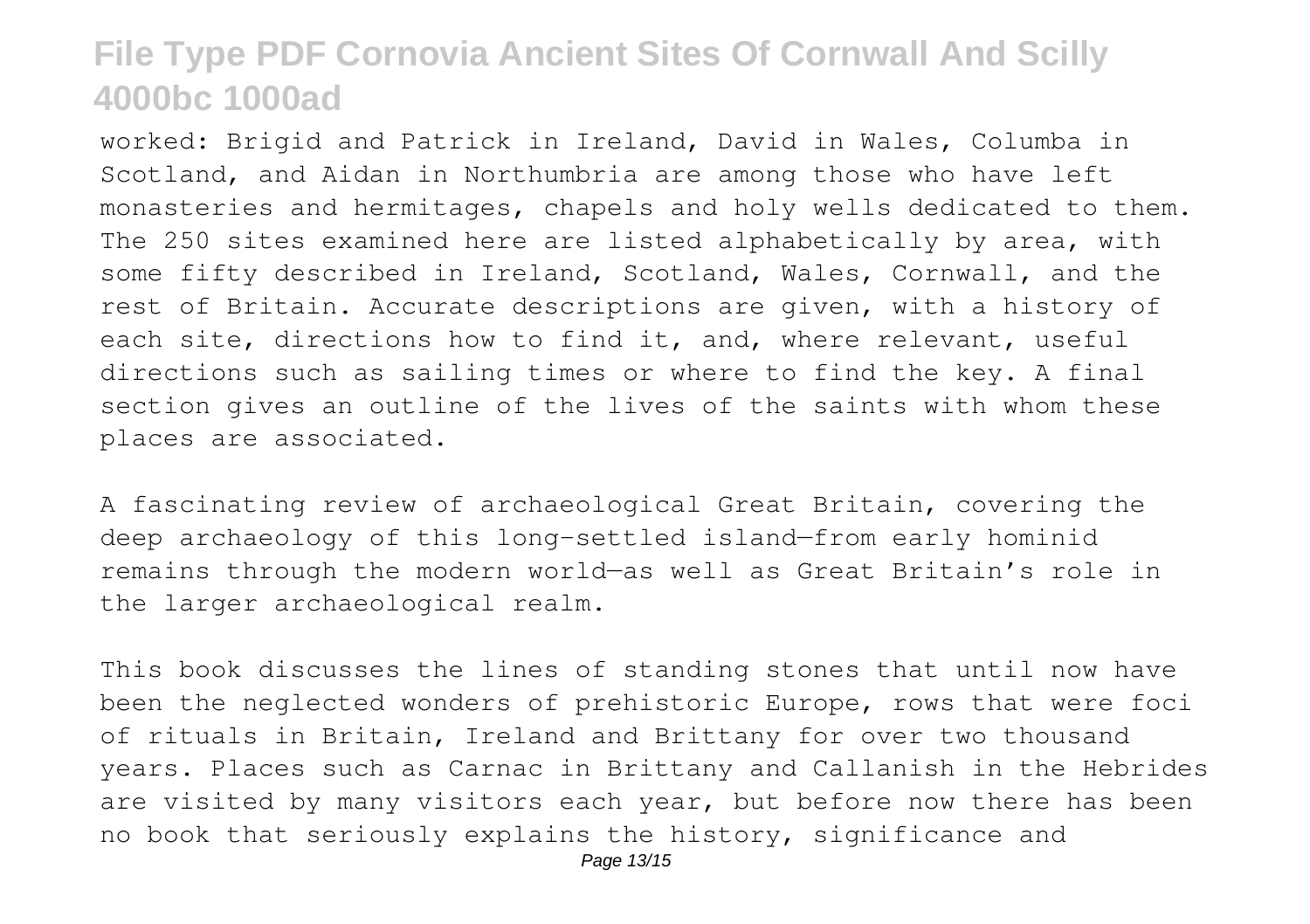background to these impressive sites. Aubrey Burl shows that the settings vary from pairs of isolated stones in the far south-west of Ireland to networks of long lines in Scotland, Dartmoor and Brittany, and describes the types in a sequence of architectural chapters that stress the increasing social and commercial connections between regions hundred of miles apart. He uses information from a wide variety of sources - excavation reports, megalithic art, astronomical analyses and legends - to provide explanations of why the rows were erected, when, and what they may have been used for.

The climax of the Stone Age in Britain, the Neolithic period (4700-2000BC), was a period of startling achievement. The British Isles are rich in Neolithic sites, which give us evidence of a complex and surprisingly developed archaic society. The author surveys 1100 secular and ceremonial sites in Britain, selecting some for detailed explanation; from these a sense of the diversity and dynamism of the living Neolithic communities emerges. He presents a comprehensive, profusely illustrated and up-to-date view of the Neolithic, organised by county. Archaeologists and prehistorians will find this book of interest and it should prove indispensable to students of archaeology as a source of information about the British Neolithic.